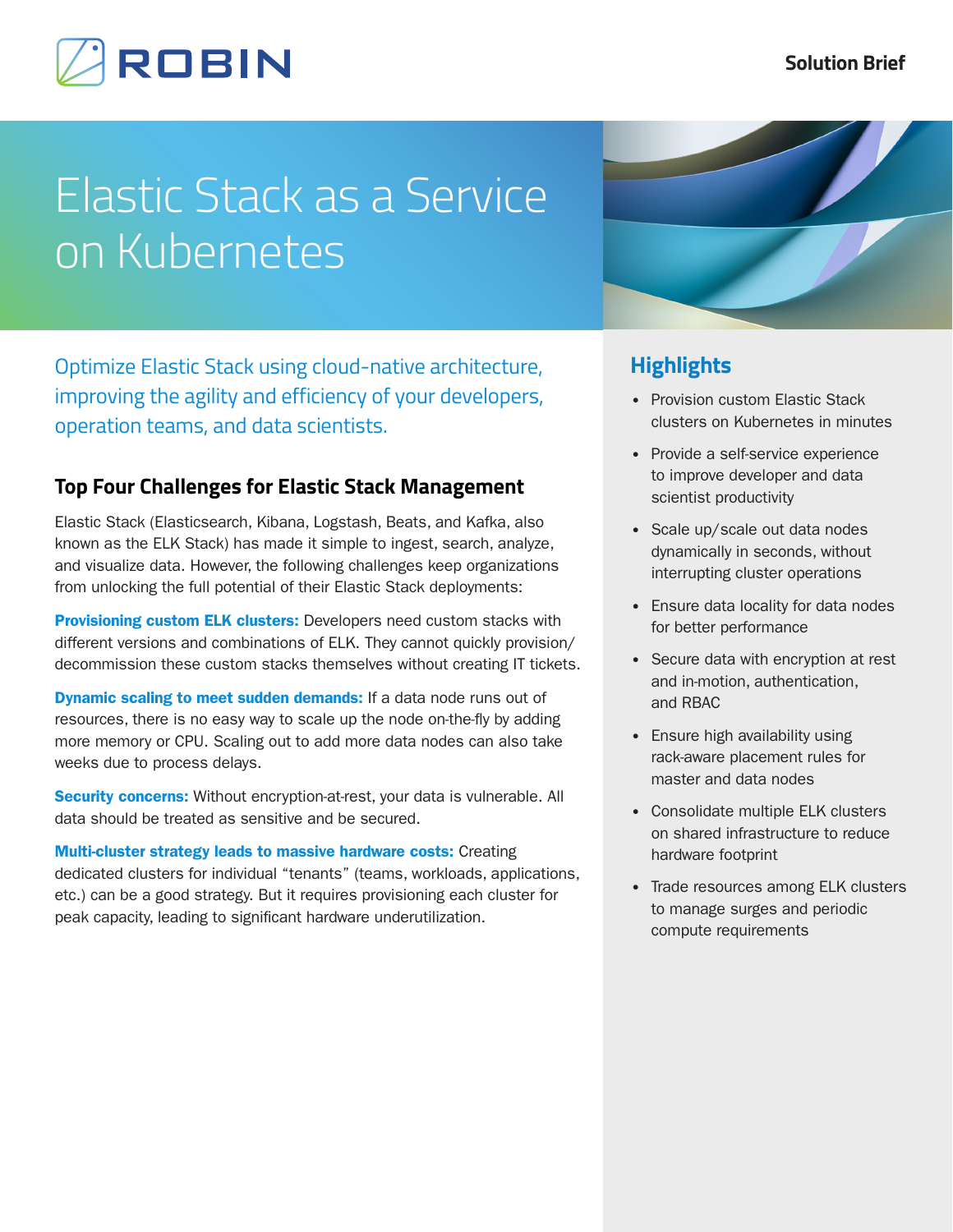# **Solution Benefits and Business Impact**

**Robin brings together the simplicity of automation and the agility of Kubernetes.**

## **Deliver Insights Faster**

#### Self-service experience

Robin provides self-service provisioning and management capabilities to developers, operations teams, and data scientists, significantly improving their productivity. The platform saves valuable time at each stage of the application lifecycle.

### Provision custom stacks in minutes

Robin automates the end-to-end cluster provisioning process for the Elastic Stack, including custom stacks with different versions and combinations of Elasticsearch, Logstash, Kibana, Beats, and Kafka. With Robin, provisioning is a one-click process that takes only a few minutes.

### Eliminate "right-size" planning delays

DevOps and IT teams can start with small deployments, and as applications grow, quickly add more resources. Robin runs on commodity hardware, making it easy to scale out by adding commodity servers to existing deployments.

## Scale on demand

With Robin, there is no need to create IT tickets wait for days to scale up data nodes by adding more memory, CPU, or storage, or to scale out by adding more data nodes. One-click scale up and scale out will enable you to cut response time to a few minutes.

## **Reduce Costs**

### Improve Hardware Utilization

Robin provides performance isolation and role-based access controls (RBAC) to consolidate multiple ELK workloads without compromising SLAs and QoS, increasing hardware utilization and reducing cost. Ensuring data locality for data nodes also provides better performance, reducing hardware footprint.

## Simplify lifecycle operations

Native integration between Kubernetes, storage, network, and the application management layer enables one-click operations to provision, scale, snapshot, clone, backup, and migrate ELK clusters, reducing the administrative cost.

## Share resources among ELK clusters

Robin enables you to reduce your hardware cost by sharing compute resources between clusters. If an ELK cluster runs the majority of its batch jobs during the night, it can borrow a resource from an adjacent ELK cluster with daytime peaks, and vice versa.

## **Future-Proof Your Enterprise**

#### Standardize on Kubernetes

Robin automates data infrastructure using cloud-native technologies, including Kubernetes and containers. Robin solves the storage and network persistency challenges in Kubernetes to enable provisioning and management of mission-critical ELK deployments. Robin also eliminates the need to manually define and manage individual Kubernetes configuration objects, such PVC, PV, StatefulSets, services, etc.

## No cloud lock-in

The Robin Kubernetes-based architecture gives you complete control of your infrastructure. With its multi-cloud portability, the platform gives you the freedom to move your applications across private and public clouds and avoid vendor lock-in.

## Enterprise-grade security and HA

Robin provides encryption-at-rest out of the box, bringing an extra layer of security. Rack-aware placement rules for master and data nodes ensures your HA setup is production-ready.